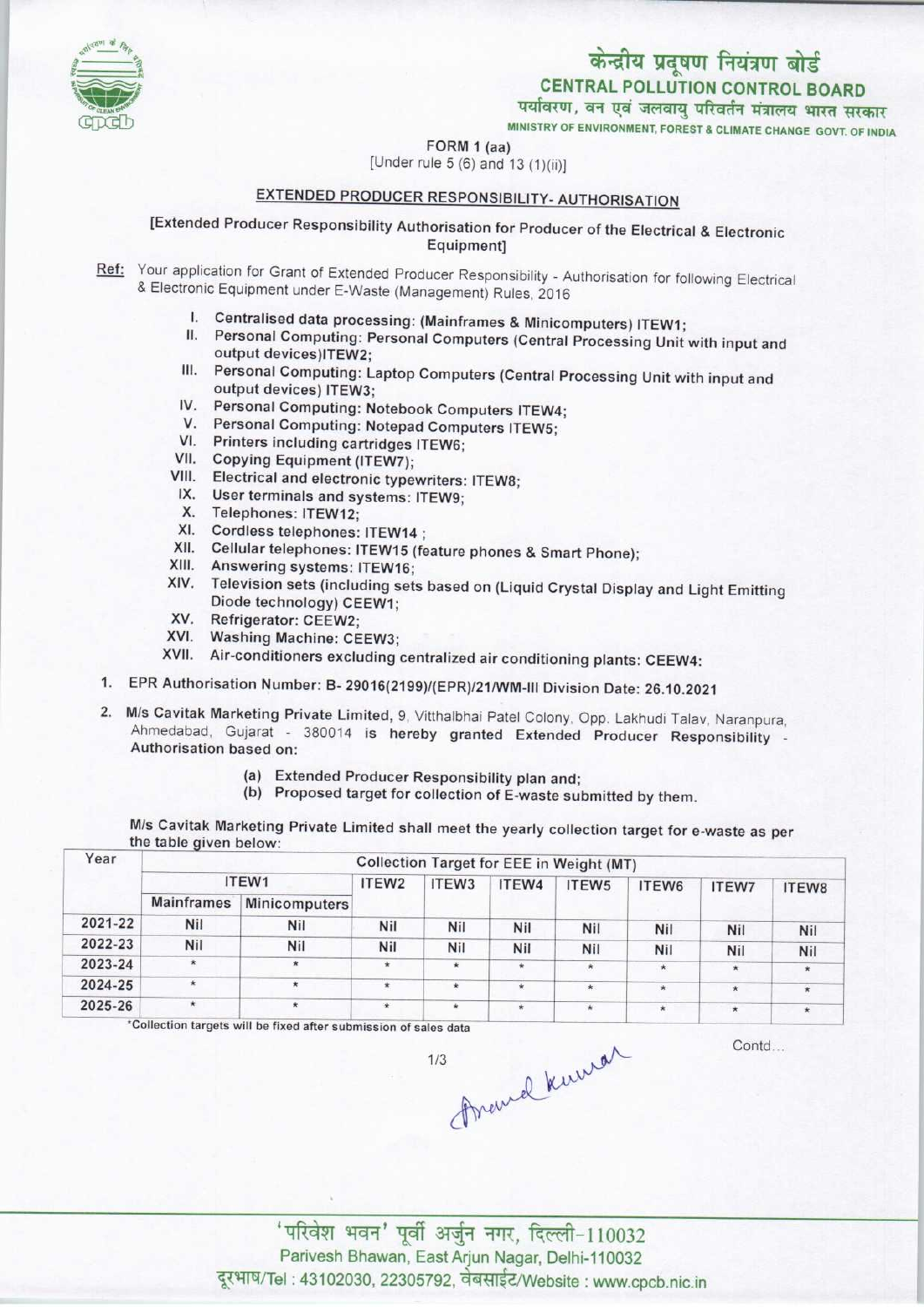

| Year    | <b>Collection Target for EEE in Weight (MT)</b> |            |            |                       |                     |  |  |
|---------|-------------------------------------------------|------------|------------|-----------------------|---------------------|--|--|
|         | ITEW9                                           | ITEW12     | ITEW14     | ITEW15                |                     |  |  |
|         |                                                 |            |            | <b>Feature Phones</b> | <b>Smart Phones</b> |  |  |
| 2021-22 | Nil                                             | Nil        | <b>Nil</b> | Nil                   | Nil                 |  |  |
| 2022-23 | Nil                                             | <b>Nil</b> | Nil        | Nil                   | Nil                 |  |  |
| 2023-24 | $\star$                                         | $\star$    | $\star$    | $\star$               |                     |  |  |
| 2024-25 | $\ast$                                          | $\star$    | $\star$    | $\star$               |                     |  |  |
| 2025-26 | $\star$                                         | ÷          | $\star$    | $\star$               |                     |  |  |

| ITEW <sub>16</sub> | CEEW1      | CEEW <sub>2</sub> | CEEW <sub>3</sub> | CEEW4                                                         |  |  |
|--------------------|------------|-------------------|-------------------|---------------------------------------------------------------|--|--|
| Nil                | <b>Nil</b> | Nil               |                   | Nil                                                           |  |  |
| <b>Nil</b>         | Nil        | Nil               |                   | <b>Nil</b>                                                    |  |  |
| $\star$            |            | $\star$           | $\star$           | $\star$                                                       |  |  |
|                    | $\star$    |                   |                   | $\star$                                                       |  |  |
| $\star$            |            |                   | ₩                 |                                                               |  |  |
|                    |            |                   |                   | Collection Target for EEE in Weight (MT)<br>Nil<br><b>Nil</b> |  |  |

\*Collection targets will be fixed after submission of sales data

- 3. The Authorisation shali be valid for a period of five (5) years from date of issue with following conditions:
	- i. You shall strictly follow the approved Extended Producer Responsibility plan, a copy of which is enclosed herewith as Enclosure-I;
	- ii. You shall ensure that collection mechanism or collection Centres are set up or designated as per the details given in the Extended Producer Responsibility plan and that shall be completed before the proposed dates if any in the EPR Plan {list of collection Centres and the toll free numbers for reverse logistics enclosed);
	- iii. You shall ensure that all the collected e-waste is channelized to your dismantler/recycler M/s. Horizon Recycling Pvt. Ltd. Khasra No 35, VIII Kumarhera, Green Land Industrial Complex, 7km, Dehradun Road, Saharanpur-247001 U. P, and record shall be maintained at dismantler/recycler and at your end.
	- iv. You shall maintain records, in Form-2 of these Rules, of e-waste and make such records available for scrutiny by Central Pollution Control Board;
	- v. You shall file annual returns in Form-3 to the Central Pollution Control Board on or before 30th day of June following the financial year to which that returns relates.

## vi. General Terms & Conditions of the Authorisation:

- a.The authorisation shall comply with provisions of the Environment (Protection) Act, <sup>1986</sup> and the E-waste (Management) Rules,2016 made there under;
- b.The authorisation or its renewal shall be produced for inspection at the request of an officer authorised by the Central Pollution Control Board;
- c.Any change in the approved Extended Producer Responsibility plan should be informed to Central Pollution Control Board within 15 days on which decision shall be communicated by Central Pollution Control Board within sixty days;

213 Rumon

**Contd**